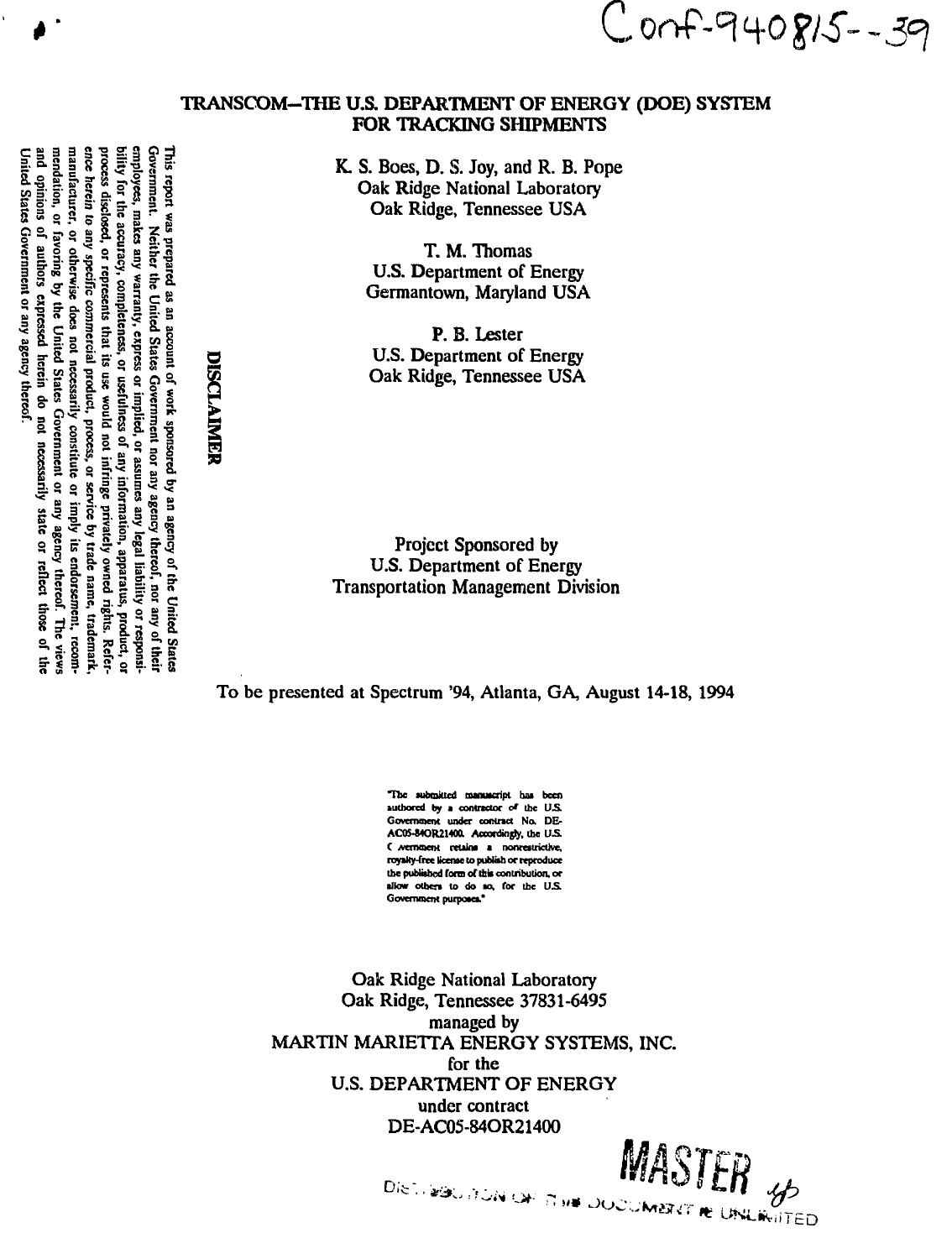# TRANSCOM-THE U.S. DEPARTMENT OF ENERGY (DOE) SYSTEM FOR TRACKING SHIPMENTS

### K. S. Boes, D. S. Joy, and R. B. Pope Oak Ridge National Laboratory Oak Ridge, Tennessee USA

T. M. Thomas U.S. Department of Energy Germantown, Maryland USA

P. B. Lester U.S. Department of Energy Oak Ridge, Tennessee USA

# 1. INTRODUCTION

The U.S. Department of Energy (DOE) Transportation Management Division (TMD) has developed a system which allows communications with and near real-time tracking of high-visibility shipments of hazardous materials. This system, which is known as TRANSCOM (Transportation Tracking and Communications System), is currently in operation, and its use for certain shipments is mandated by DOE Order 5632.11, Physical Protection of Unclassified Irradiated Reactor Fuel in Transit, September 15, 1992, and in a draft DOE Order 1540.28, which is expected to be issued shortly. Specifically, Order 5632.11 states:

T o achieve the objectives of this Order, a physical protection system shall be established and maintained to include:

- a. All shipments of DOE unclassified irradiated reactor fuel will utilize the DOE Transportation Communications System (TRANSCOM) for communications between the transport vehicle, TRANSCOM control center, and the responsible field element/contractor Emergency Operations center.
- b. A Carrier's communications center at a designated location which will be staffed continuously by at least one individual who will monitor the progress of the irradiated reactor fuel shipment and will notify DOE and other appropriate agencies if an emergency should arise."

This paper summarizes the current status of TRANSCOM, its history, the experience associated with its use, and the future plans for its growth and enhancement. During the first half of fiscal year (FY) 1994, 38 shipments were tracked by the TRANSCOM system. These shipments included two Mark-42 spent fuel shipments, one BUSS cask shipment, and one waterway shipment (the *Seawolf* shipment).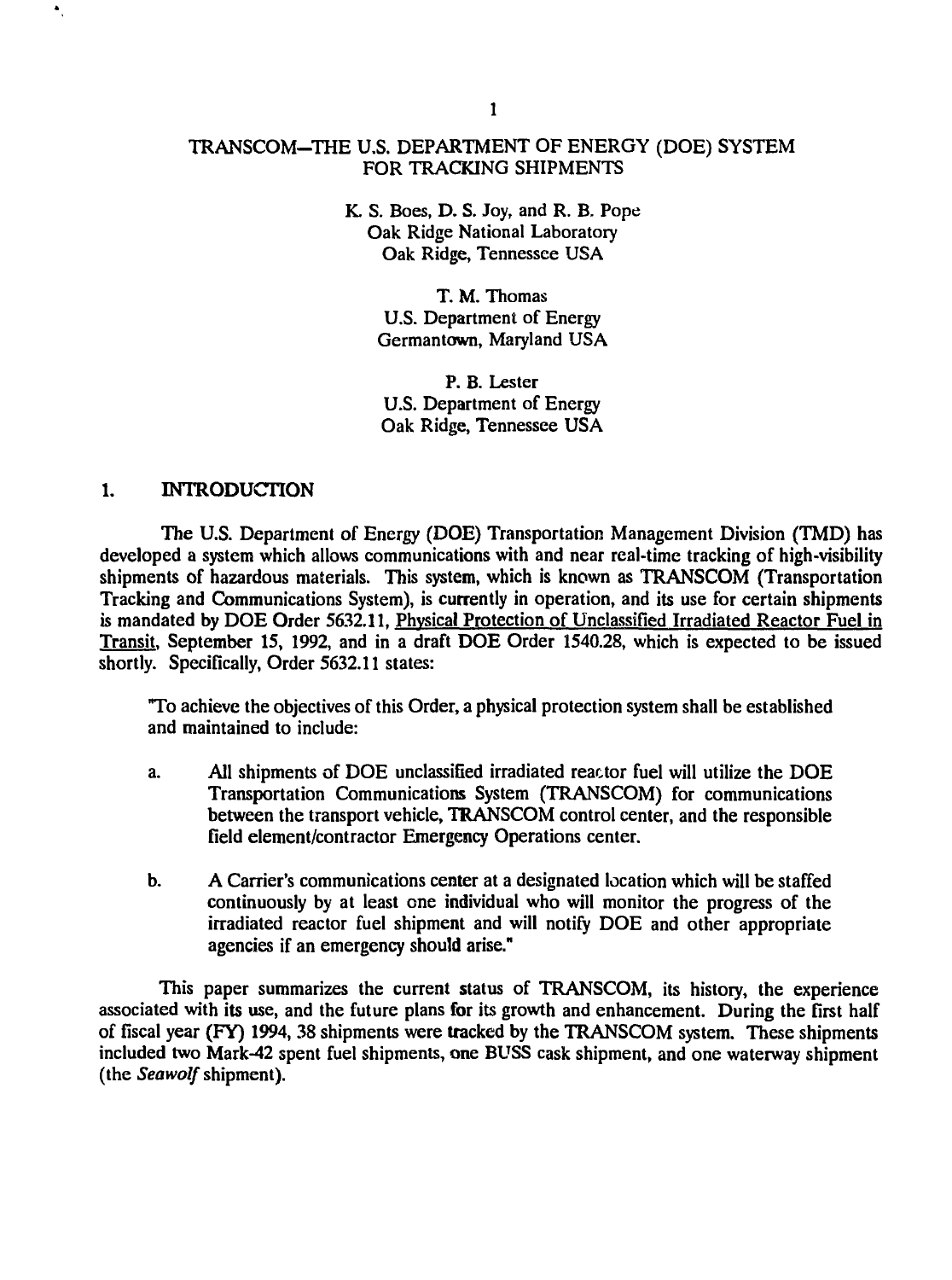#### 2. BACKGROUND

The TRANSCOM system is comprised of satellite communications, data-base management, computer networks, and a commercial telecommunications service, which are used by vehicle operators, carriers, shippers, and receivers and federal, state and tribal government agencies to monitor the movements of waste shipments, and by carriers, shippers, receivers and DOE who use the system to communicate with a vehicle.

The system, whose operation is sponsored by DOE's TMD, is run from the TRANSCOM Control Center (TCQ, which is located in Oak Ridge, Tennessee. The TCC, which was established in 1988, houses the UNIX-based computer network, which stores information about each shipment on a central data base and controls all communications. Access to the system is simple for users because it requires only the appropriate software package (including user manual and other documentation), a confidential user ID and password established during training, a standard telephone line, an IBM-compatible personal computer, and a 2400-baud Hayes-compatible modem.

Vehicles carrying high-visibility materials requiring communication and tracking capability (including spent nuclear fuel) are equipped with Omni-TRACS mobile communications terminals, which are made by QUALCOMM. Periodically, a request for a positional update is issued by the TRANSCOM Unix computer. The time between positional updates can be controlled at the TCC and varies from as little as 1 min up to 9999 min. For most shipments, updates are collected every 15-30 min. It takes approximately 1 min to receive the update information through the QUALCOMM system. At the same time the update information is being gathered, any messages to or from the vehicle operators are transferred. Messages may be sent to the vehicle operators only during a positional update. Hence, when the TRANSCOM system shows that the vehicle is experiencing nonnormal operating conditions or when the vehicle is traversing a particularly hazardous section of roadways, the time period between positional updates is reduced by the TRANSCOM operators. Messages between the TCC, shippers, receivers, and other users are controlled by the TRANSCOM Unix computer and may be transmitted at any time.

TRANSCOM is used to track a number of different shipments. Some of the most highly visible shipments include the following.

- Spent nuclear fuel  $\bullet$
- Cesium capsules
- Uranium hexafluoride
- Three Mile Island waste
- Waste Isolation Pilot Plant Demonstration shipments
- Transportation emergency response exercises and drills
- Pathfinder decommissioned reactor vessel—rail shipment
- *Seawolf* submarine components—water shipment

The Pathfinder and *Seawolf* shipments were unique in that the transponder on each shipment was powered using solar panels. The Pathfinder shipment was a rail shipment of a decommissioned reactor vessel. The shipment was tracked from Sioux Falls, South Dakota, to Richland, Washington. The vessel was transported by Burlington Northern Railroad, August 7-12, 1991. The solar power unit was designed to supply power to operate the transponder. Backup batteries were used to supply power sufficient to operate the transponder for 4 days without any charge from the solar panels in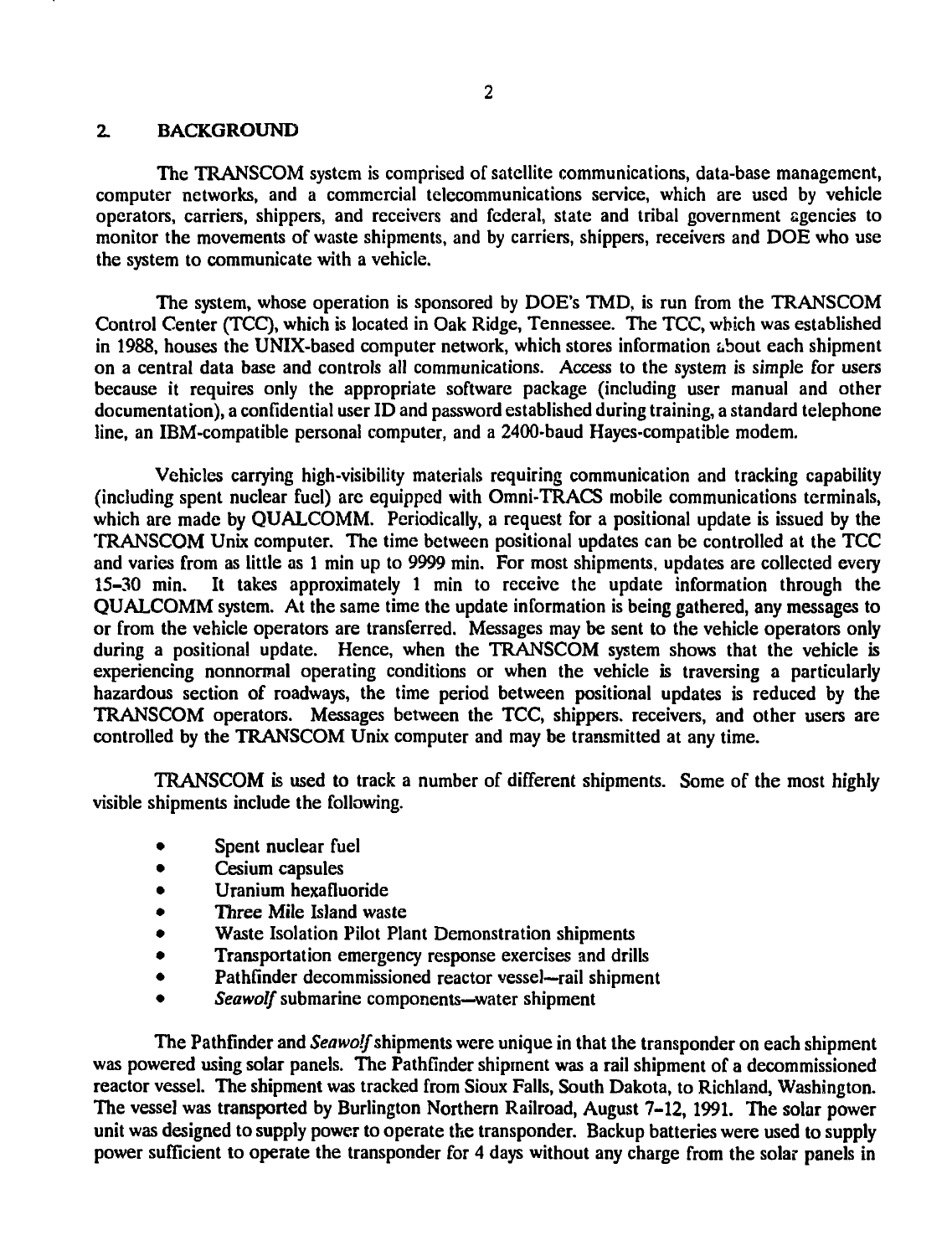the event of inclement weather. TRANSCOM successfully tracked the Pathfinder shipment by using the solar panels to operate the transponder.

The *Seawolf* shipment was a barge shipment of submarine components that was tracked from Oak Ridge, Tennessee, to Groton, Connecticut, November 14-December 2, 1993. The barge traveled the Tennessee River, to the Tennessee/Tombigbee waterway, to the Tombigbee River until it reached the Gulf of Mexico. It then traveled around the western side and the tip of Florida and proceeded up the eastern seaboard to Groton, Connecticut. A solar power unit was used to supply power to the transponder; however, the shipment took place during an extended period of cloudy weather. Because the inclement weather caused limited solar input, the battery power weakened. This weakening resulted in a loss of the transponder signal for three nights. Fully charged backup batteries were installed at Florence, Alabama, to correct this problem. The new batteries, together with the improving weather, provided sufficient power to the transponder to successfully track the shipment during the remaining 15 days of the trip.

#### **3. SYSTEM DESCRIPTION**

On the TRANSCOM display screen, the position of the vehicle being tracked is shown by an icon on a map. Over 3100 maps are included in the TRANSCOM system. The icon is color-coded (green, yellow, magenta, or red) to show the status of the vehicle. A shipment that is proceeding normally is shown with a green icon. A yellow icon is used to indicate that there is some minor problem, such as a mechanical breakdown, flat tire, etc. A magenta icon is used if there is a more serious problem, but a problem that does not affect safely. If the vehicle is involved in an accident or in other emergency situations, a red icon is displayed.

The icons can be displayed on a series of computer-generated maps. Three levels of geographic detail are available to the user: the entire United States, an individual state, or an individual county. The user can opt to select any of the maps and also has the ability to superimpose the highway and/or rail network upon the map area selected.

TRANSCOM provides TCC, DOE, shippers, and interested governmental bodies with the capability of monitoring the shipment's location to within 1000 ft; provides the TCC and shipper with the ability to communicate with each other; and provides a nationwide communication link with the vehicle. This latter capability allows the TCC to transmit weather information to the vehicle operator via the carrier, and the vehicle operator to transmit information on the status of the movement of the vehicle, when it is stopping, why it is stopping, etc. Information is available, depending on the access level of the user, in various forms, including:

Vehicle location, Shipment status, Shipment characteristics, Bill of lading, Emergency response information, Advance notification information, Report (a comprehensive listing of shipments in transit), and Two-way messaging.

Four levels of user interactions are currently provided in the TRANSCOM software:

**3**